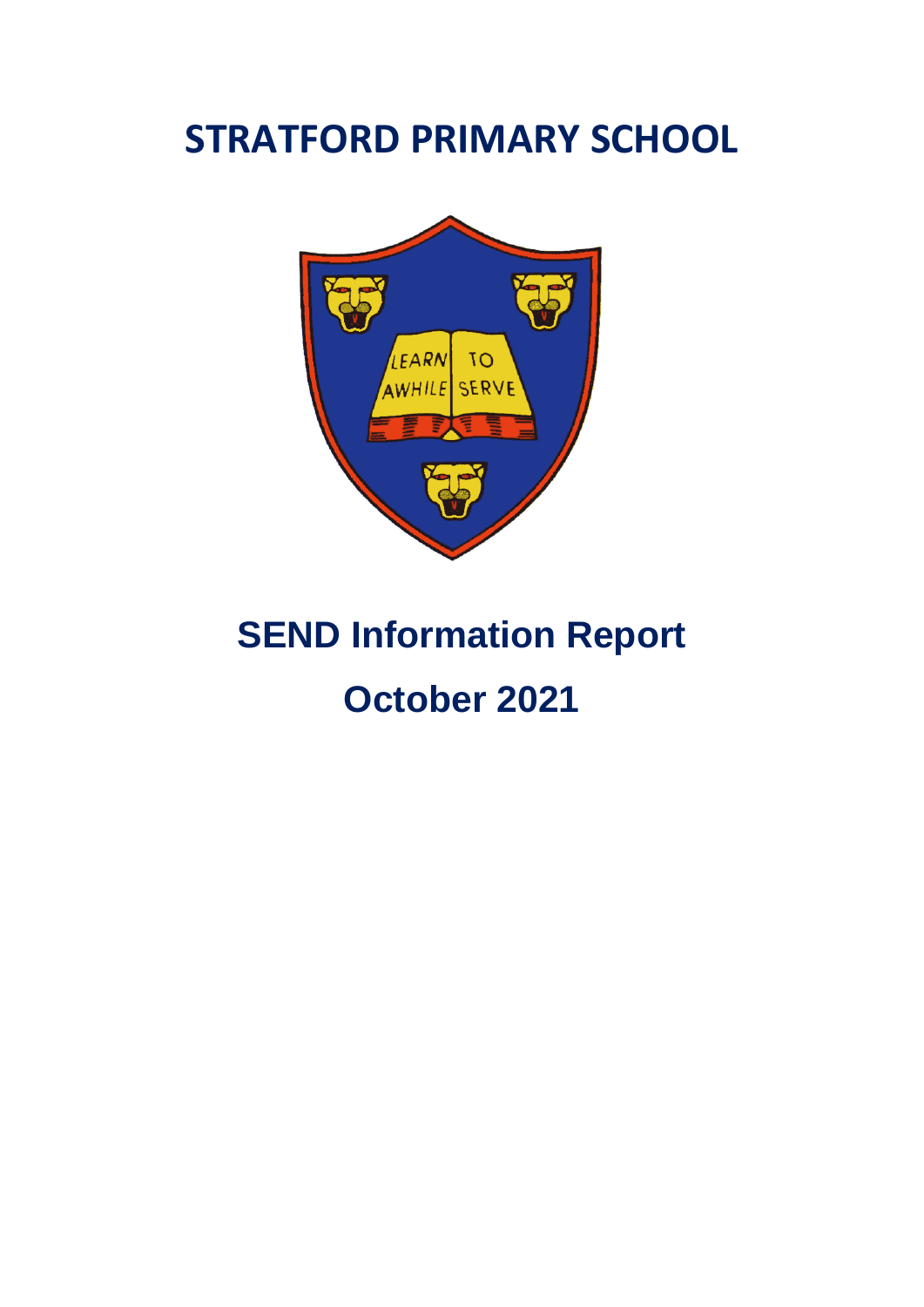This school and others in the Stratford Cluster have a similar approach to how they accommodate pupils with Special Educational Needs and Disabilities. This document aims to provide parents with all of the information they need to understand how their child's needs will be met by both the school, and also by the Local Authority and Special Support Services. At the end of the document there is a glossary to explain some of the terms used, as well as the main people responsible for SEND provision within the school and externally.

# **The SEND needs that the school provides for**

Stratford upon Avon Primary School aims to meet all children's needs and when we need to, provide specific support or advice. We cater for pupils who experience difficulties in communication and interaction; cognition and learning; social, emotional and mental health; and sensory and/or physical and medical conditions. The children require different strategies for learning and need a range of different teaching approaches and experiences. We have access to a range of specialists to provide support in meeting our pupils' needs.

# **Our policy for identifying children and young people with SEND and for assessing their needs**

Teachers identify SEND and adapt teaching in response to the diverse needs of pupils. They set clear targets for pupils and if they do not make adequate progress, the class teacher will consult with parents and the SENDCo to see if a diagnostic assessment should be carried out. Provision is made within the school to meet the child's needs which are different from or additional to those provided as part of the school's usual working practices. The class teacher will keep parents informed and draw upon them for additional information. We record in an Individual Education Plan (IEP) the strategies used to support the child. It shows the child's targets, which are reviewed each term. If after a review meeting it is felt that the child would benefit from further support from outside services, we will consult parents prior to any support being actioned. This enhanced level of support is called 'SEND support'. External support services will provide information for the child's new targets. If the child continues to demonstrate significant cause for concern, a request for an 'Education, Health and Care Plan' (EHCP) will be made. A range of written evidence about the child will support the request.

Further details of this are set out in the school's SEND policy.

# **How we consult with families of children with SEND and involve them in their child's education**

Parents or carers are seen as important partners in the effective working relationship with the school. They are fully involved in the identification, assessment and decision making process in the school. They are kept up to date with their child's progress through termly review meetings, parents' consultations and an annual report. If any outside intervention is sought parents are informed. All parents of children identified to have SEND will receive copies of their Individual Education Plans.

# **Our arrangement for assessing and reviewing a child's progress towards their potential outcomes**

Early identification is vital. The class teacher informs the SENDCo and the parents at the earliest opportunity to alert them to concerns and enlist their active help and participation. The class teacher and the SENDCo assess and monitor the child's progress in line with existing school practices. This is an on-going process. If the child is not making the expected progress the next step in the graduated approach is that discussions will take place regarding a higher level of additional support. Individual Education Plans and 'Provision Maps', feature significantly in the provision that we make in the school. By breaking down the existing levels of attainment into finely graded steps and targets, we ensure that children experience success.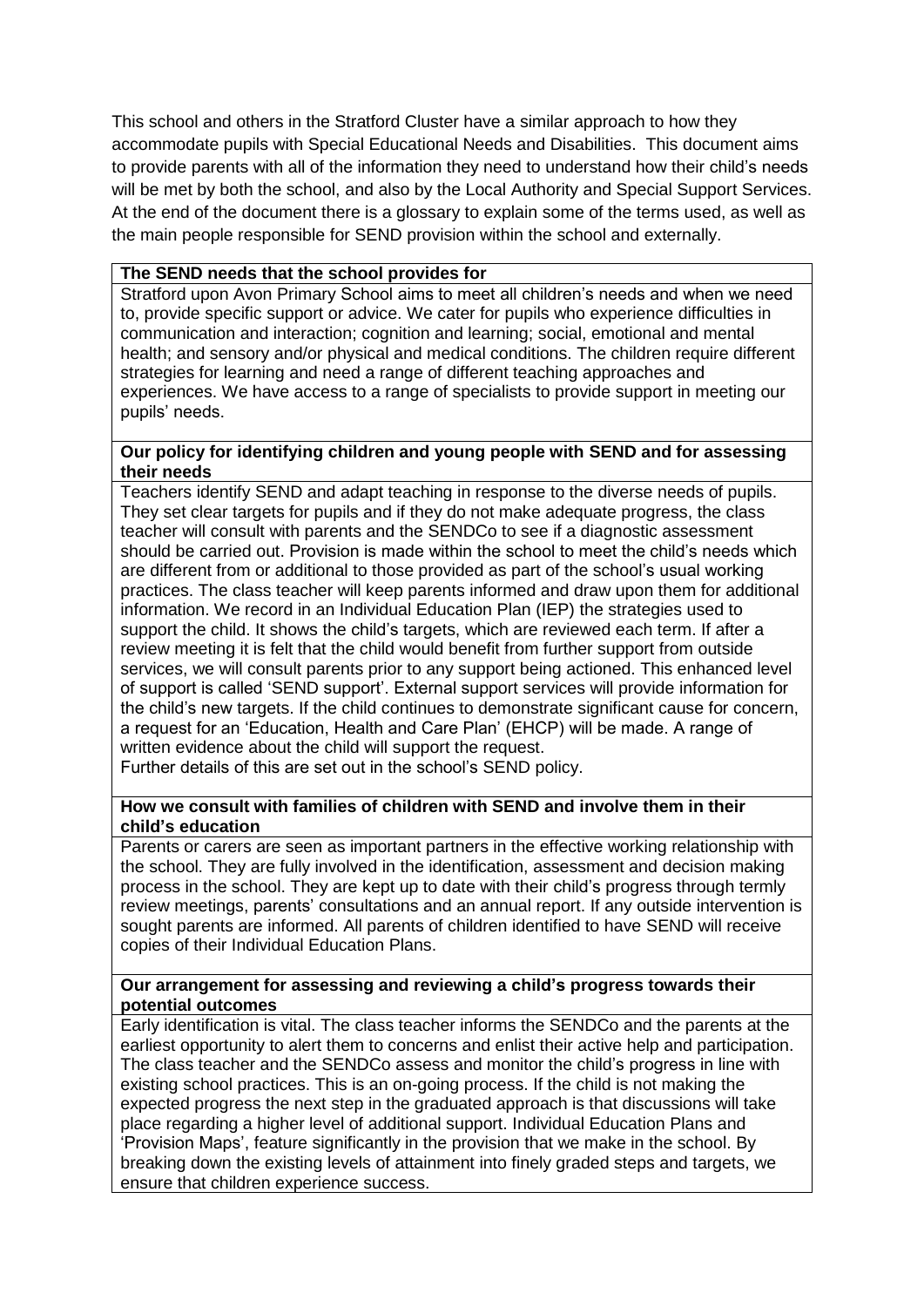# **Our approach to teaching children with SEND**

As the 2014 Special Educational Needs Code of Practice states 'Teachers are responsible for all children's progress including those with SEND'.

We believe in promoting every possible opportunity to develop the full potential of all children.

#### **How we prepare children as they move between phases of education, i.e. our preparations for their transfer to secondary education or their move to another primary setting**

Prior to the children starting in reception teachers will visit them in their nursery provision and, if needed, additional meetings will take place with the school's SENDCo, external professionals and parents.

The SENDCo will meet with appropriate secondary staff, and pupils will have the choice of extra transitional visits. Some SEND children work through a 'transition notebook' which helps them prepare for secondary education.

#### **How we adapt our curriculum and our learning environment for our children with SEND**

The curriculum is differentiated to meet the needs of all our children. Some children with SEND need adaptation such as, for example, visual timetables or additional phonics support. We can modify the learning environment to meet the needs of children.

## **The expertise of our trained staff who will support SEND children and advise on how specialist expertise will be secured**

The school SENDCo has a national qualification at masters level for the co-ordination of SEND. Staff receive training to be equipped to identify and support children with special educational needs. Resources are well adapted, modified and used to boost learning. The quality of the partnership and dialogue between support staff and class teacher is of a high standard. Our teaching assistants each have areas of specialism and deliver effective interventions. The school uses specialists through referrals where necessary.

# **How we evaluate the effectiveness of our SEND provision**

Teachers review the impact of provision for SEND children on a termly basis through review meetings and data tracking. Individual Education Plans are effective in ensuring that individual needs are met. The SENDCo tracks the progress the children have made each term and analyses the impact of any intervention they have had.

The SEND policy is reviewed on an annual basis by the SENDCo and SEND Governor.

#### **How children and young people with SEND are enabled to engage in activities with their peers**

The school is on ground level with no access restrictions. We encourage all pupils to be engaged fully in the curriculum with any adaptations needed. Lesson differentiation and classroom arrangements are used to maximise the opportunities for pupils with SEND to access activities.

#### **Our support for improving emotional and social development, including how we listen to the views of SEND children and how they are included in the schools anti bullying policy**

Every year each class delivers the Taking Care Project, which helps children to be able to share their worries including any concerns about bullying. In addition to the PSHE curriculum we have a teaching assistant who runs Relax Kids sessions and provides support for children with social, emotional and mental health problems. Our aim is to remove of barriers to learning and participation by establishing a climate of trust and respect for all. The use of drama, role-play and social stories are used to help pupils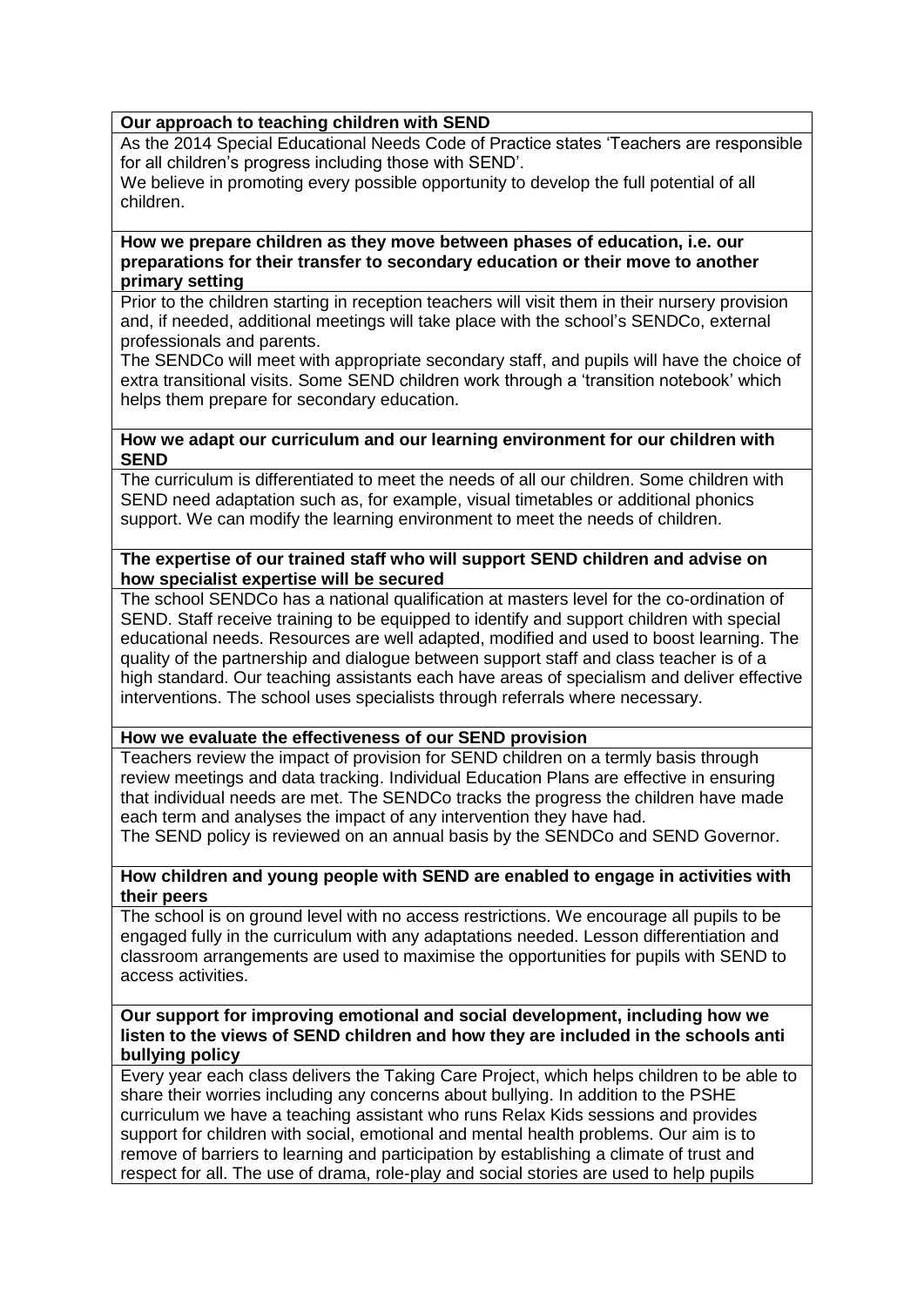understand their feelings and express their views. Pupils are invited to tell us their views about a range of school issues through the annual pupil questionnaire.

#### **How this school helps to meet the needs of SEND children and their families with regards support from external bodies, such as health services, local authority support services and voluntary sector organisations**

Services, including the Educational Psychology services, Speech and Language Therapy, SEND Supported, Counselling and RISE/CAMHS, are bought in when they are needed.

**Glossary** – notes taken directly from the 'Draft special need and disability code of practice; 0-25 years – April 2014' by the Department for Education and Department for Health

SEND – Special Educational Needs/Disability - A child or young person has SEND if they have a learning difficulty or disability which calls for special educational provision to be made for him to her. A disability as defined under the Equality Act 2010 is a "physical or mental impairment which has a long term and substantial adverse effect on their ability to carry out normal day to day activities".

EHCP – Educational, Health and Care plans – The purpose of an EHC plan is to make special educational provision to meet the special educational needs of the child, to secure improved outcomes for them across education, health and social care and, as they get older prepare them for adulthood. A request for an EHC can be done by the parents of the child or a person acting on behalf of the school with the knowledge and agreement of the parents. The Local Authority must determine whether the EHC assessment is needed and must communicate its decision to the parents within 6 weeks of making the request.

The Local Offer - Local Authorities must publish a Local Offer, setting out in one place information about provisions they expect to be available across education, health and social care for children and young people in their area who have SEN or are disabled, including those who do not have Education, Health and Care (EHC) plans. <https://www.warwickshire.gov.uk/send>

# **Roles within the school with responsibilities for SEND children**

# **Class/subject teacher**

Your pupil's class teacher is your first point of contact and will have day to day responsibility to ensure that lessons are planned to address potential areas of difficulty and to remove barriers to your child's achievement. Your children will therefore be able to access the same curriculum as the rest of the class. The class teacher is aware of the school's policy for the identification and assessment of pupils with SEND and the provision it makes for them. Individual Education Plans for SEND pupils are developed by working closely with the SENDCo and support staff on a termly basis.

# **SENDCo**

Your school's SENDCo, Miss Tabitha Bradburn, is a qualified school teacher with relevant qualifications in SEND. The SENDCo co-ordinates the provision for and manages the